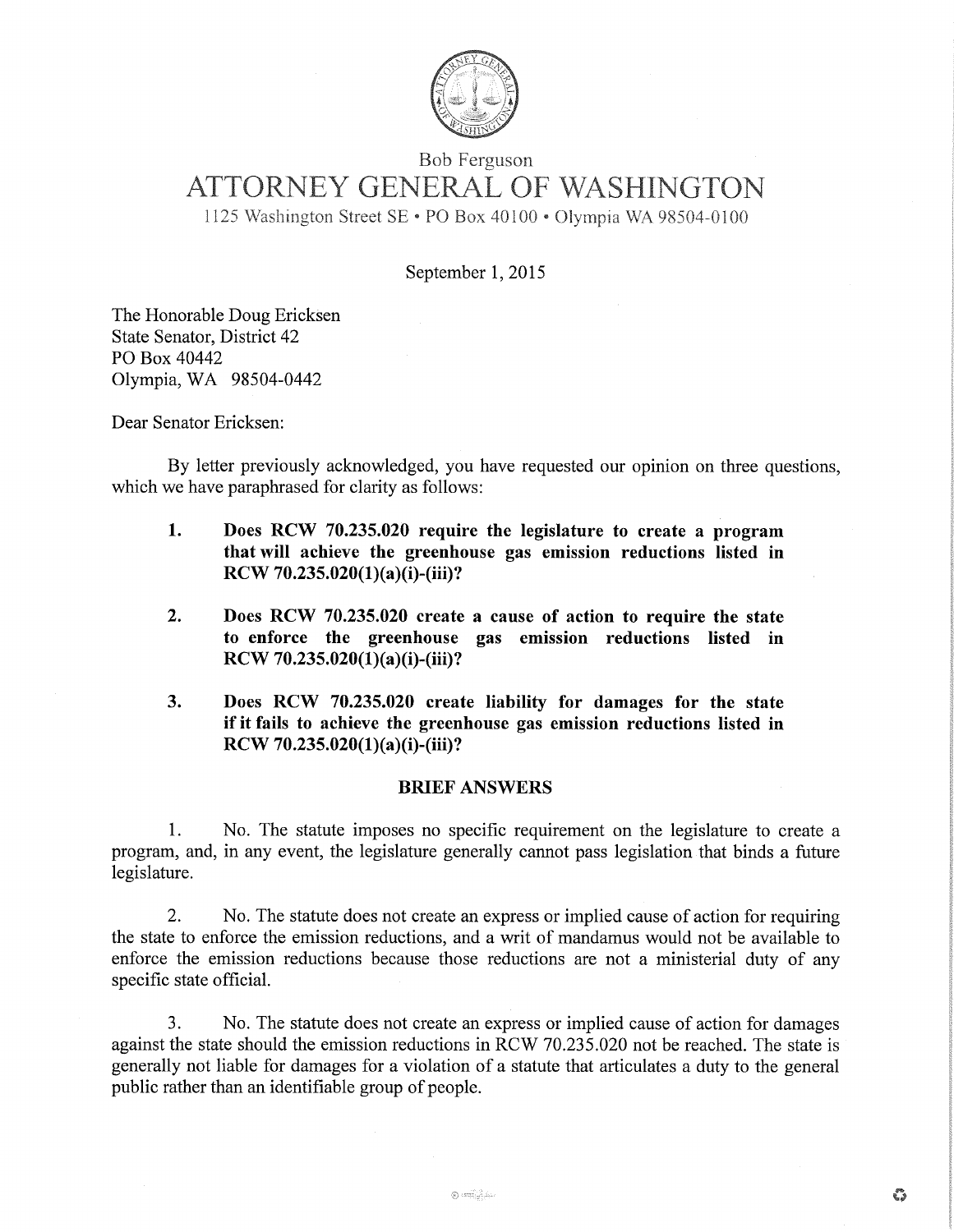The Honorable Doug Ericksen September 1, 2015 Page 2

#### **ANALYSIS**

Your questions concern the greenhouse gas emission reductions identified in RCW 70.235.020. RCW 70.235.020, passed into law in 2008, says that the "state shall limit emissions of greenhouse gases" to certain levels by the years 2020, 2035, and 2050. RCW 70.235.020(1)(a). The statute also says that the Department of Ecology shall submit a greenhouse gas reduction plan to the legislature, and implement and utilize a system for monitoring and reporting emissions of greenhouse gases, with certain reports being statutorily required. RCW 70.235.020(1)(b), (1)(d), (2)-(3). Your questions concern the enforceability of, and consequences of failing to meet, the greenhouse gas emission reductions levels identified in RCW 70.235.020(1)(a).

## **1. Does RCW 70.235.020 require the legislature to create a program that will achieve the greenhouse gas emission reductions listed in RCW 70.235.020(1)(a)(i)-(iii)?**

There is no language in the statute requiring the legislature to create a program to achieve greenhouse gas emission reductions. Though the statute's use of the word "shall" suggests that the legislature intended the reductions goals to be taken seriously, it does not assign a duty to achieve those reductions to itself. Even if it had intended to assign a duty to a future legislature, such a requirement would be unenforceable. Generally, one "legislature cannot bind a future legislature." *Fabre v. Town of Ruston,* 180 Wn. App. 150, 161, 321 P.3d 1208 (2014) (citing *Washington State Hosp. Ass'n v. State,* 175 Wn. App. 642, 648, 309 P.3d 534 (2013)); *see also Washington State Farm Bureau Fed'n v. Gregoire,* 162 Wn.2d 284, 290, 174 P.3d 1142 (2007).<sup>1</sup> To construe RCW 70.23 5.020 as requiring a future legislature to pass *any* legislation at all would plainly violate this rule. As a result, RCW 70.235.020 does not require the legislature to create a program to achieve the emission reductions identified in that statute.

## **2. Does RCW 70.235.020 create a cause of action to require the state to enforce the greenhouse gas emission reductions listed in RCW 70.235.020(1)(a)(i)-(iii)?**

RCW 70.235.020 does not expressly create a cause of action for obtaining a court order requiring that the greenhouse gas emission reductions identified in that statute be enforced. When there is no express statutory authority for requiring the enforcement of a statute, in some circumstances courts will nonetheless imply such authority or require enforcement by means of a writ of mandamus. These possibilities are considered in turn below, but we conclude that no such cause of action is created by this statute.

<sup>&</sup>lt;sup>1</sup> An exception to this rule is where "the legislative act is equivalent to a contract." *Gruen v. State Tax Comm 'n, 35* Wn.2d 1, *54,* 211 P.2d *651* (1949), *overruled on other grounds by State ex rel. State Fin. Comm. v.*  Martin, 62 Wn.2d *645,* 384 P.2d 833 (1963). As your questions do not raise issues of a legislative act as a contract, this exception is not relevant to this opinion's analysis and will not be addressed further.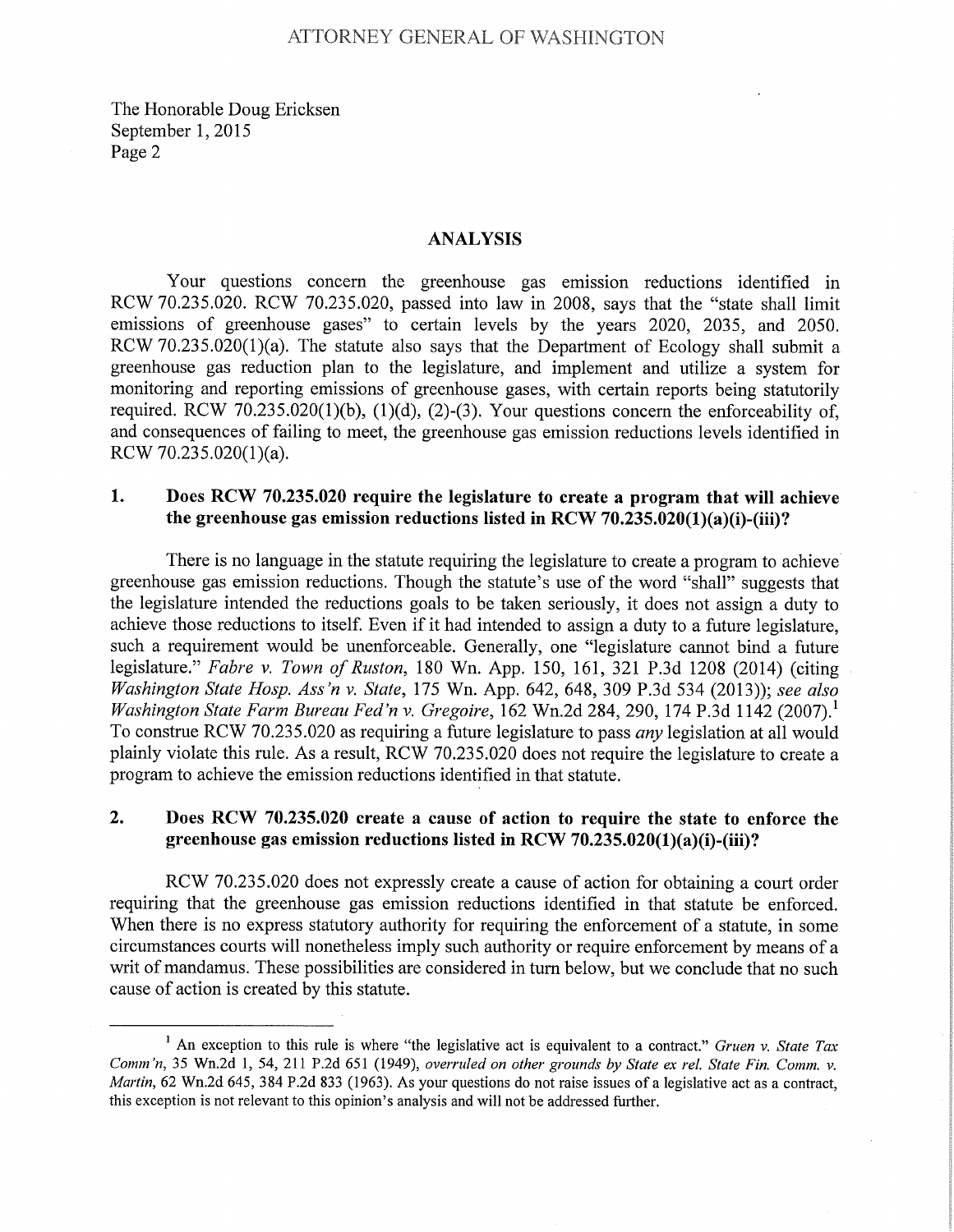#### ATTORNEY GENERAL OF WASHINGTON

The Honorable Doug Ericksen September 1, 2015 Page 3

Three factors determine whether a statute creates an implied cause of action for injunctive relief. *Braam v. State,* 150 Wn.2d 689, 711-12, 81 P.3d 851 (2003). "'[F]irst, whether the plaintiff is within the class for whose "especial" benefit the statute was enacted; second, whether legislative intent, explicitly or implicitly, supports creating or denying a remedy; and third, whether implying a remedy is consistent with the underlying purpose of the legislation." Braam, 150 Wn.2d at 711 (quoting Bennett v. Hardy, 113 Wn.2d 912, 920-21, 784 P.2d 1258 (1990)).

Implying a cause of action for requiring enforcement of RCW 70.235.020's emission reductions does not satisfy any of these three factors. No plaintiff could be "within the class for whose 'especial' benefit the statute was enacted" because RCW 70.235.020 protects the general public rather than an identifiable class of persons. "When a statute protects the general public instead of an identifiable class of persons, a plaintiff is not a member of the class for whose especial benefit the statute was enacted." Protect the Peninsula's Future v. City of Port Angeles, 175 Wn. App. 201, 210, 304 P.3d 914 (2013) (citing *Fisk v. City* of Kirkland, 164 Wn.2d 891, 895, 194 P.3d 984 (2008)). Further, there is no evidence the legislature intended to permit private citizens to initiate legal proceedings to enforce RCW 70.235.020's emission reductions. On the contrary, RCW 70.235.020 reveals an intent that the Department of Ecology submit to the legislature for "review and approval" a plan for how to achieve these reductions. RCW 70.235.020(1)(b). In other words, in enacting RCW 70.235.020, the legislature envisioned a role for itself and the Department of Ecology, but not private litigants. As a result, a private cause of action to enforce the statute would be inconsistent with the statute's purpose. *See Roe v.*  Teletech Customer Care Mgmt. (Colo.) LLC, 171 Wn.2d 736, 754, 257 P.3d 586 (2011) ("[I]mplying a cause of action against a private entity [under the Medical Use of Marijuana Act] is inconsistent with a statutory scheme intended to provide an affirmative defense to state criminal prosecution."). Thus, I conclude that RCW 70.23 5.020 does not create an implied cause of action for requiring enforcement of RCW 70.235.020's emission reductions.

A court may issue a writ of mandamus "to any inferior tribunal, corporation, board or person, to compel the performance of an act which the law especially enjoins as a duty resulting from an office, trust or station[.]" RCW 7.16.160. "Mandamus is an extraordinary remedy appropriate only where a state official is under a mandatory ministerial duty to perform an act required by law as part of that official's duties. The mandate must specify the precise thing to be done[ a]nd the mandate must define the duty with such particularity as to leave nothing to the exercise of discretion or judgment." *Freeman v. Gregoire,* 171 Wn.2d 316, 323, 256 P.3d 264 (2011) (citations omitted) (internal quotation marks omitted). A person seeking a writ of mandamus must show the following before the writ will issue: "(1) the party subject to the writ is under a clear duty to act; (2) the applicant has no plain, speedy and adequate remedy in the ordinary course of law; and (3) the applicant is beneficially interested." *Eugster v. City of*  Spokane, 118 Wn. App. 383, 402, 76 P.3d 741 (2003) (citations omitted) (internal quotation marks omitted).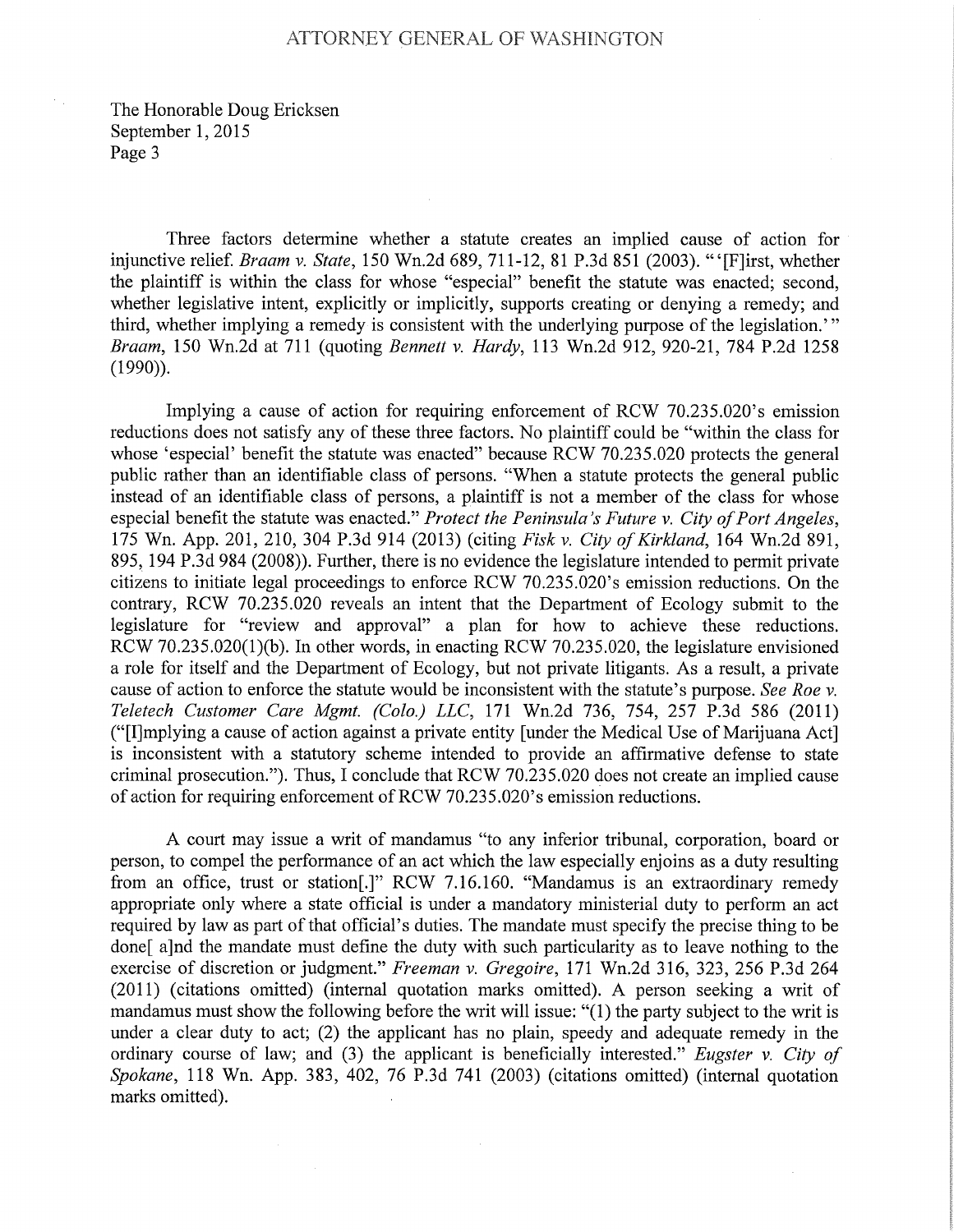The Honorable Doug Ericksen September 1, 2015 Page 4

A writ of mandamus could not issue to compel enforcement of RCW 70.235.020 emission reductions for at least two reasons. First, RCW 70.235.020 does not identify any state official whose responsibilities include enforcement of the emission reductions—the statute merely states that the "state" shall limit emissions—and thus there is no state official who is "under a clear duty to act" to enforce the emission reductions. *Eugster,* 118 Wn. App. at 402; *see also Clark County Sher*i*ff v. Dep 't of Soc. & Health Servs.,* 95 Wn.2d 445, *447-50,* 626 P.2d 6 (1981) (affirming issuance of writ where statute stated that " $[t]$ he superintendent of the correctional institution . . . shall receive all male persons convicted of a felony"). Second, the duty, if any, articulated in RCW 70.235.020 is not "ministerial" in nature. The Washington Supreme Court has explained that an act is ministerial when "the law prescribes and defines the duty to be performed with such precision and certainty *as to leave nothing* to the exercise of discretion or judgment[.]" *SEIU Healthcare 775NW v. Gregoire*, 168 Wn.2d 593, 599, 229 P.3d 774 (2010) (emphasis added by *SEIU* Court) (quoting *State ex rel. Clark v. City of Seattle,* 137 Wash. 455, 461, 242 P. 966 (1926)). RCW 70.235.020 does not create a ministerial duty because it does not identify which of the many ways to limit emissions in the state is the method to be compelled—i.e., as stated above, whether to use a hard cap on emissions, a "cap and trade" system, a carbon tax, etc. *Freeman,* 171 Wn.2d at 327-28 (holding that duty was not ministerial because, even though statute said Department of Transportation "shall complete the process of negotiations with sound transit," the statute did "not provide any parameters for the negotiations" and did "not indicate what the final result of the negotiations shall be or what form of transfer the negotiations will result in").

Thus, as RCW 70.235.020 does not expressly or impliedly create a cause of action to enforce its emission reductions, and a writ of mandamus could not issue to compel enforcement of RCW 70.235.020, RCW 70.235.020 does not create a cause of action to enforce the emission reductions detailed therein.

## **3. Does RCW 70.235.020 create liability for damages for the state if it fails to achieve the greenhouse gas emission reductions listed in RCW 70.235.020(1)(a)(i)-(iii)?**

There is no language in RCW 70.235.020 that expressly creates a cause of action for damages against the state for a failure to achieve the greenhouse gas emission reductions identified in that statute. Whether RCW 70.235.020 implicitly supports a cause of action for damages is determined by application of the public duty doctrine. Under the public duty doctrine, there is no private cause of action for damages for a violation of a statute that serves the general public welfare rather than any identifiable class of specific people—i.e., "a duty owed to all is a duty owed to none" *(Beal v. City of Seattle, 134 Wn.2d 769, 784, 954 P.2d 237 (1998)*<sup>2</sup>—unless one of four exceptions applies. These four exceptions are: (1) "when the terms of a legislative enactment evidence an intent to identify and protect a particular and circumscribed class of

<sup>2</sup>*See also Hoffer v. State,* 110 Wn.2d *415,* 421-22, *755* P.2d 781 (1988) (applying doctrine to the state).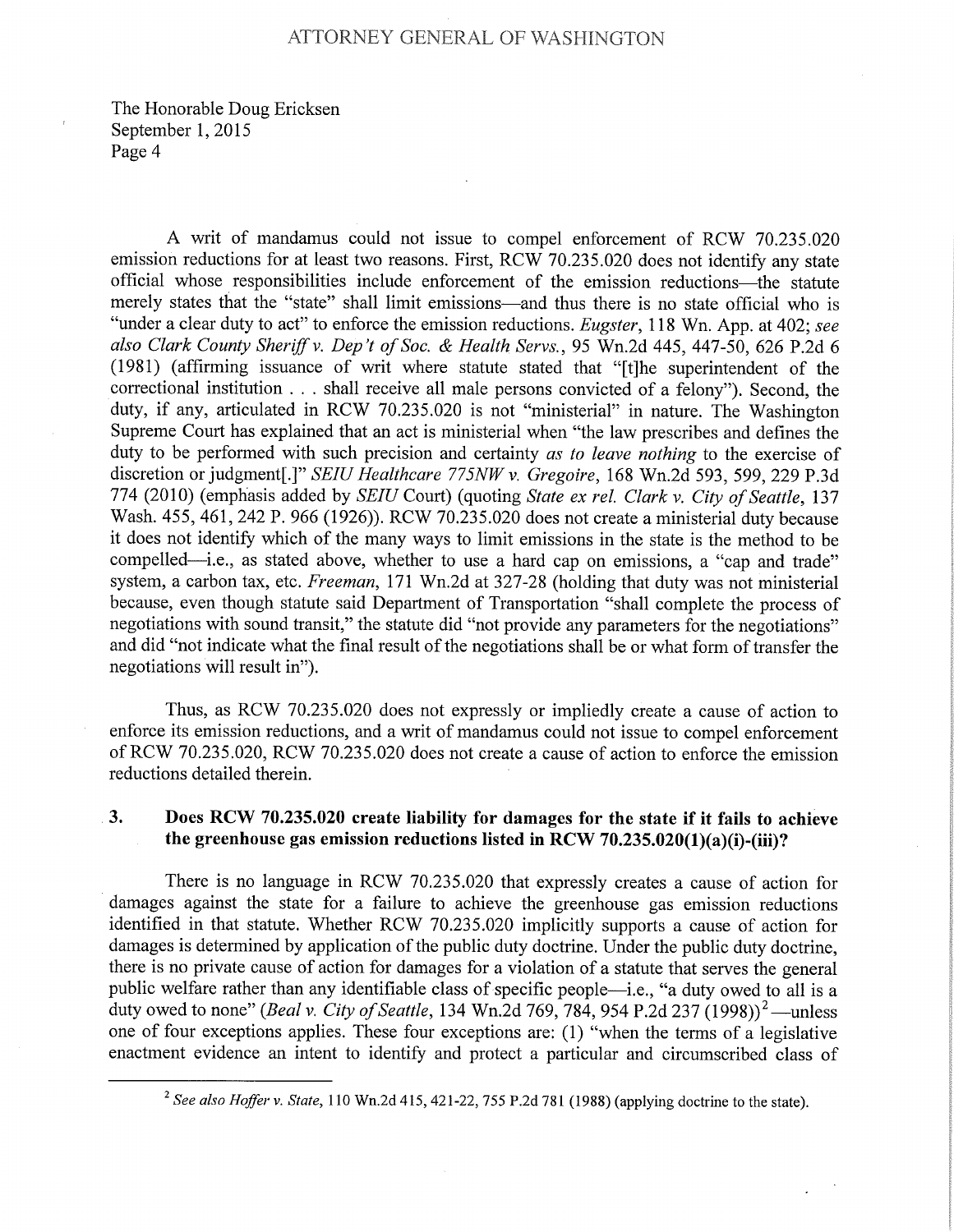### ATTORNEY GENERAL OF WASHINGTON

The Honorable Doug Ericksen September 1, 2015 Page *5* 

persons" (the "legislative intent" exception); (2) "where governmental agents responsible for enforcing statutory requirements possess actual knowledge of a statutory violation, fail to take corrective action despite a statutory duty to do so, and the plaintiff is within the class the statute intended to protect" (the "failure to enforce" exception); (3) "when governmental agents fail to exercise reasonable care after assuming a duty to warn or come to the aid of a particular plaintiff" (the "rescue doctrine"); and (4) "where a relationship exists between the governmental agent and any reasonably foreseeable plaintiff, setting the injured plaintiff off from the general public and the plaintiff relies on explicit assurances given by the agent or assurances inherent in a duty vested in a governmental entity" (the "special relationship" exception). *Bailey v. Town of*  Forks, 108 Wn.2d 262, 268, 737 P.2d 1257 (1987).

RCW 70.235.020 establishes greenhouse gas emission reductions for the whole of the state, and not just for the benefit of an identifiable subgroup of the population. It follows that the public duty doctrine applies to any analysis regarding whether RCW 70.235.020 may give rise to liability for damages.

This leaves a question of whether any of the four exceptions to the public duty doctrine apply to RCW 70.235.020. With regard to the legislative intent exception, the "public duty doctrine does not bar a plaintiff's action if a regulatory statute, by its terms, evidences a clear legislative intent to identify and protect a particular and circumscribed class of persons." *Ravenscroft v. Washington Water Power Co.,* 136 Wn.2d 911, 929, 969 P.2d 75 (1998). As explained in response to your second question, RCW 70.235.020 addresses a general public interest, rather than an interest of any identifiable class. "In order for the legislative intent exception to apply, the regulation establishing a duty must intend to identify and protect a particular and circumscribed class of persons, and this intent must be clearly expressed within the provision—it will not be implied." *Id.* at 930. The text of neither RCW 70.235.020 nor RCW 70.235.005 (the "Findings—Intent" section of RCW 70.235), evidences any legislative intent for the greenhouse gas emission reductions to protect any subgroup of Washington's population rather than to serve the general public as a whole. As a result, RCW 70.235.020 does not create a cause of action against the state for damages under the legislative intent exception if the state fails to achieve the greenhouse gas emission reductions listed in RCW 70.235.020.

The second exception is the failure to enforce exception. Under this exception, the state may be held liable where all of the following requirements are met: (1) a governmental agent is responsible for enforcing statutory requirements, (2) that agent has actual knowledge of a violation of that statute, (3) that agent fails to take corrective action despite a statutory duty to do so, and (4) the plaintiff is within the class of people the statute intended to protect. *Bailey,* 108 Wn.2d at 268. This exception is narrowly construed. Atherton Condo. Apt.–Owners Ass'n Bd. of Dirs. v. Blume Dev. Co., 115 Wn.2d 506, 531, 799 P.2d 250 (1990).

Liability under RCW 70.235.020 could not be imposed under the first requirement because the statute does not impose a duty upon any particular state actor to engage in a specific